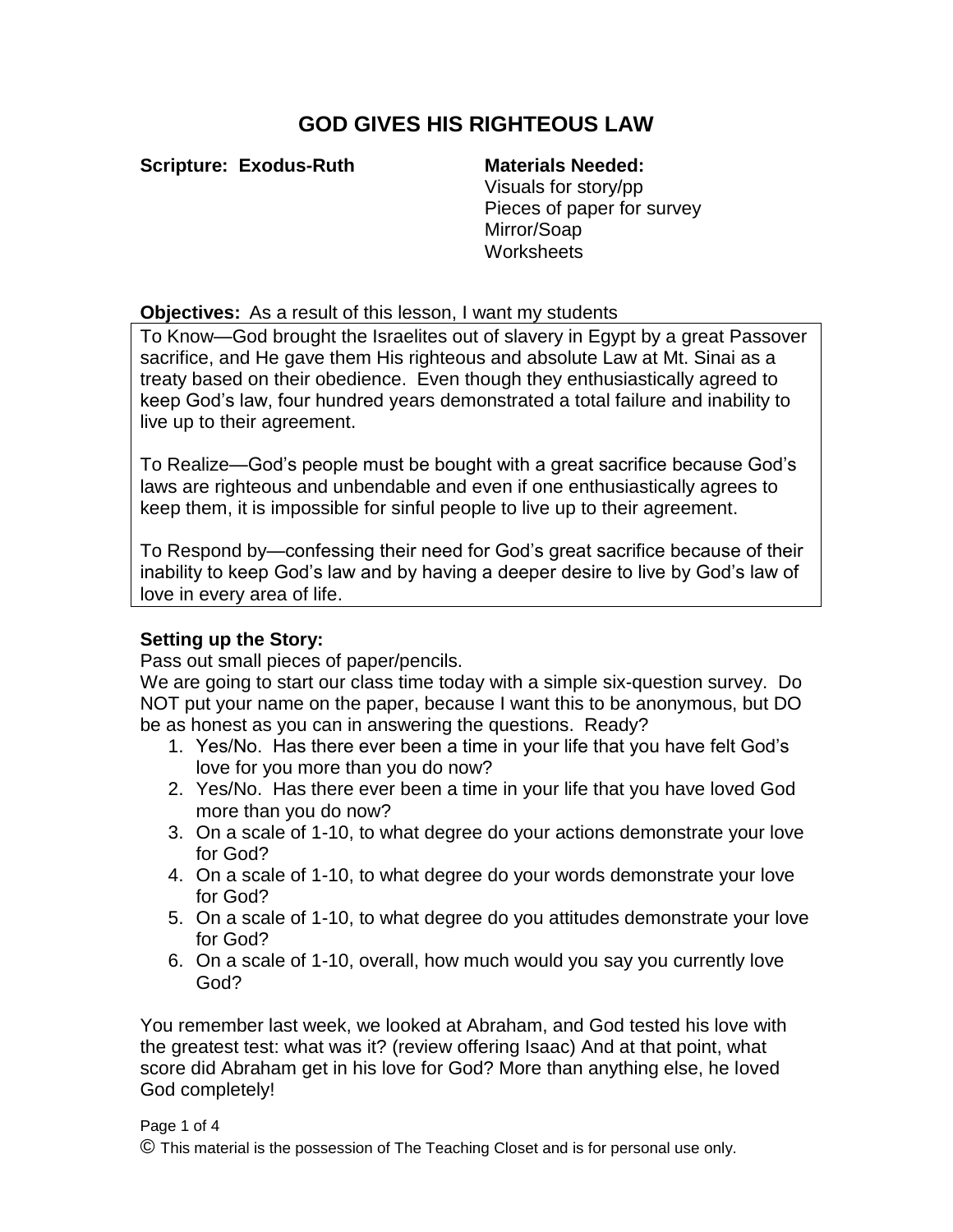| Scripture | <b>Telling the story:</b> |                                               | As you tell the story:                                         |
|-----------|---------------------------|-----------------------------------------------|----------------------------------------------------------------|
|           | L.                        | God Brings the Israelites                     |                                                                |
|           |                           | out of Slavery                                | God made an agreement with                                     |
|           |                           | A. Promise to Abraham                         | Abraham that he would have                                     |
|           |                           |                                               | descendants like the stars of                                  |
|           |                           | B. 400 Years                                  | heaven. And he told Abraham                                    |
|           |                           |                                               | what was going to happen—                                      |
|           |                           |                                               | Genesis 15:13-14                                               |
|           |                           | C. In Egypt                                   |                                                                |
|           |                           | 1. Many gods                                  |                                                                |
|           |                           | 2. Separate                                   | Have the last phrase read from                                 |
|           |                           | people but                                    | each verse:                                                    |
|           |                           | culturally                                    | Exodus 7:16, 8:1, 8:20, 9:1, 9:13,                             |
|           |                           | influenced                                    | 10:3                                                           |
|           |                           | D. Passover                                   | Why did God want His people to                                 |
|           |                           | 1. Wants them                                 | be free? Just so they would feel                               |
|           |                           | to be free to                                 | better? No! So they could                                      |
|           |                           | worship                                       | <b>WORSHIP Him! This was His</b>                               |
|           |                           | 2. Tenth                                      | desire from the very beginning!                                |
|           |                           | plague                                        | When?                                                          |
|           |                           | 3. Lamb killed                                | What?                                                          |
|           |                           | 4. 14 <sup>th</sup> Nisan                     | Who?                                                           |
|           |                           | 5. Son spared                                 | Why?                                                           |
|           |                           | from death                                    | Exodus 12                                                      |
|           | ΙΙ.                       | <b>God Gives His</b>                          |                                                                |
|           |                           |                                               | (show on map how direct it is from                             |
|           |                           | <b>Righteous Law</b><br>A. In Wilderness: Mt. | Egypt to Canaan, and how God<br>took them to Mt. Sinai)        |
|           |                           | Sinai                                         | He drew them there—this terrible                               |
|           |                           |                                               |                                                                |
|           |                           |                                               | Wilderness: not milk and honey!<br>Rocks and sand and heat and |
|           |                           |                                               |                                                                |
|           |                           | B. 10 Commandments                            | tents and traveling and more                                   |
|           |                           |                                               | traveling following a cloud, and                               |
|           |                           |                                               | picking up little bits of manna.                               |
|           |                           |                                               | WHY?                                                           |
|           |                           |                                               | You know the answer: so they                                   |
|           |                           |                                               | could worship Him.                                             |
|           |                           |                                               | Ex. 19:18-19                                                   |
|           |                           |                                               | Ex. 20:1-17                                                    |
|           |                           | C. Greatest Two                               |                                                                |
|           |                           | 1. Love God                                   |                                                                |
|           |                           | with all your                                 | Deut. 6:5                                                      |
|           |                           | heart                                         |                                                                |
|           |                           | 2. Love your                                  | Lev. 19:18                                                     |
|           |                           | neighbor as                                   |                                                                |
|           |                           | yourself                                      |                                                                |
|           |                           |                                               |                                                                |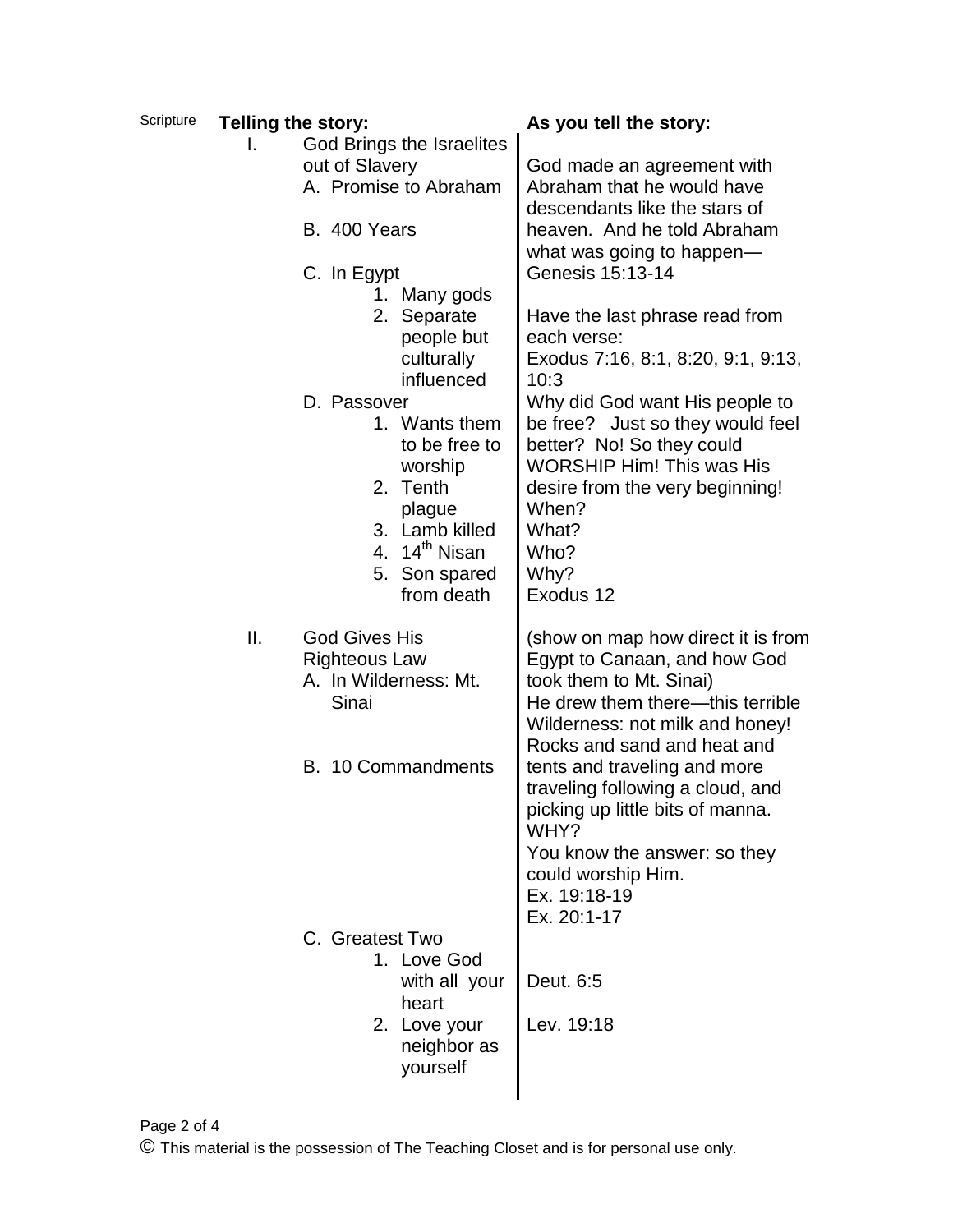|      | D. Given as Treaty<br>1. Hittites:<br>suzerain-<br>vassal treaty<br>2. Conditional<br>on their<br>obedience   | Deut. 7:6-11<br>Deut. 28:1,15                                                                                                                                                                                                                                                                                                                  |
|------|---------------------------------------------------------------------------------------------------------------|------------------------------------------------------------------------------------------------------------------------------------------------------------------------------------------------------------------------------------------------------------------------------------------------------------------------------------------------|
| III. | <b>Israelites</b><br><b>Enthusiastically Agree</b><br>A. Afraid<br>B. At Moses' Death<br>C. At Joshua's Death | Ex. 24:7-8<br>Deut. 30:15-18<br>Joshua 24:21-24                                                                                                                                                                                                                                                                                                |
| IV.  | <b>Israelites Demonstrate</b><br>Failure<br>A. Golden Calf while<br>Moses was on<br>mountain                  | Storytell about Moses being gone<br>for so long on the mountain; they<br>make golden calf.<br>Do you know what God was telling<br>Moses at the very time the people<br>were breaking His law? He was<br>giving Moses the instructions for<br>building a tent so that He could<br>live in the midst of His people!                              |
|      | B. "Everyone did what<br>was right in his own<br>eyes."                                                       | Why were they breaking God's<br>law so quickly? Because God's<br>law was on tablets of stone and<br>idolatry was in their hearts.<br>After Moses and Joshua dies, the<br>people continued in a pattern of<br>idolatry for 400 years: in and out.                                                                                               |
|      | $C.400$ years<br>1. Idolatry<br>Immorality<br>2.<br>Like other<br>3.<br>nations                               | So if God knew that His people<br>couldn't keep His law, why did He<br>even give it? Doesn't that seem<br>cruel?<br>(example of having Sofi-dog jump)<br>for a treat: try harder! Try harder!<br>But her legs are too short.)<br>"Here's My law: try harder! Try<br>harder!" and all along you know<br>the person can't keep the whole<br>law? |
|      |                                                                                                               |                                                                                                                                                                                                                                                                                                                                                |